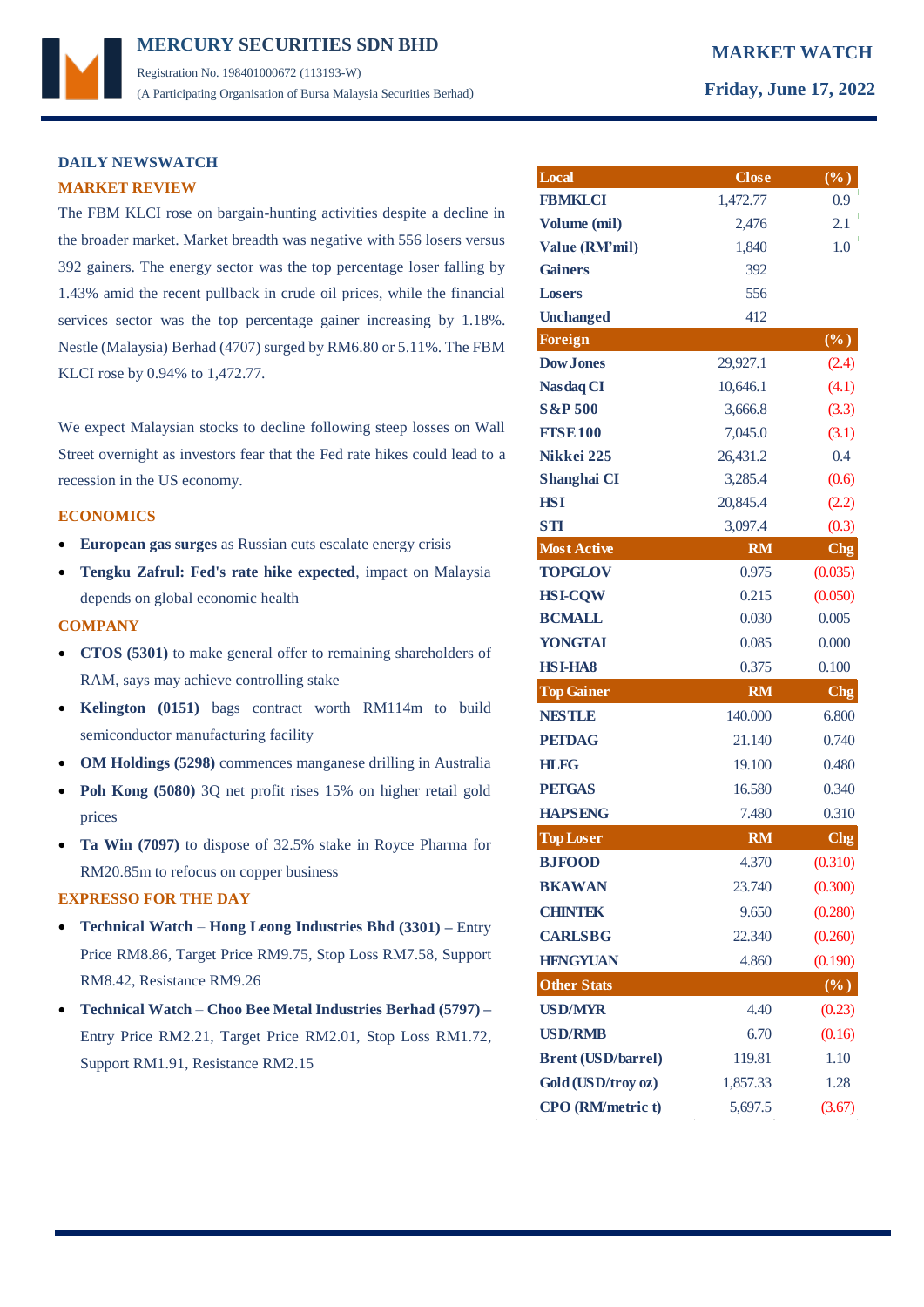

(A Participating Organisation of Bursa Malaysia Securities Berhad) **Friday, June 17, 2022**

# **DAILY NEWSWATCH ECONOMICS**

**European gas prices** surged as Moscow tightened its squeeze on crucial gas flows to the continent, forcing consumer nations to confront the prospect of keeping their economies running without Russian gas. (The Edge)

**The US Federal Reserve's** latest decision to hike its benchmark interest rate by 75 basis points was an expected move, according to Finance Minister Tengku Datuk Seri Zafrul Abdul Aziz, and the anticipation now is that the US economy will still grow, but at a slower pace. (The Edge)

# **COMPANY**

**CTOS Digital Bhd (5301)** has said it will be making a general offer to all remaining shareholders of RAM Holdings Bhd, in which it owns a 19.23% stake currently. In a statement, it said based on preliminary feedback, whilst CTOS may control more than 51% of RAM, many large shareholders are expected to remain. (The Edge)

**Kelington Group Bhd (0151)** has secured a contract worth RM114m to build a semiconductor manufacturing building. In a bourse filing on Thursday (June 16), Kelington Group Bhd said its unit Kelington Technologies Sdn Bhd on June 15 entered into a construction contract with a Franco-Italian multinational electronics and semiconductor manufacturer to design and build a new manufacturing building comprising a manufacturing (plating) area, mechanical and electrical utility plant, and a multistorey carpark for the existing plant in Johor. (The Edge)

**OM Holdings Ltd (5298)**, in a joint venture with Perth-based mineral exploration firm Bryah Resources Ltd, said it has commenced drilling for manganese at its Bryah Basin project in Western Australia. (The Edge)

**Poh Kong Holdings Bhd's (5080)** net profit for 3QFY22 rose 14.85% to RM27.59m from RM24.02m a year prior, due to improved margins on the back of higher retail gold prices. (The Edge)

**Ta Win Holdings Bhd (7097)** is disposing of its 32.5% stake or 3.9 million shares in pharmaceutical products manufacturer and distributor Royce Pharma Manufacturing Sdn Bhd for RM20.85m. (The Edge)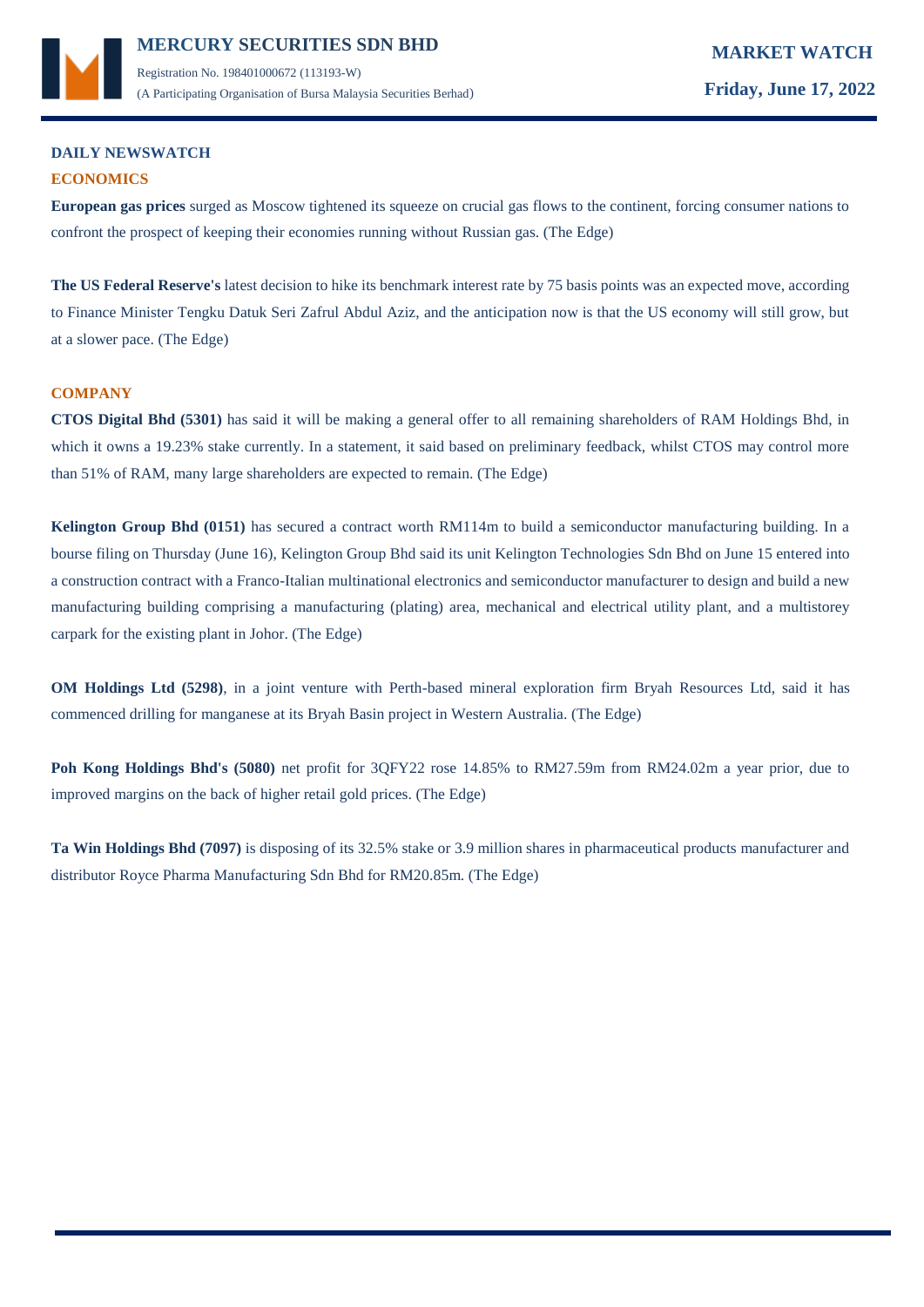# **MERCURY MARKET WATCH SECURITIES SDN BHD**

Registration No. 198401000672 (113193-W) (A Participating Organisation of Bursa Malaysia Securities Berhad) **Friday, June 17, 2022**

# **Hong Leong Industries Berhad**

**Technical Watch - "BUY on Potential Reversal"**

**Bloomberg: HLI MK | KLSE Stock Code: 3301**

# **Main Market Consumer Products & Services**

**Subsector – Automotive**

**Current Price: RM8.86 Target Price: RM9.75**

## **Investment Highlights**

On a downtrend, the stock is currently trading below the MA20. We think there is a potential reversal supported by a tweezer bottom, and a rising momentum on the stock  $(RSI > 30)$ .

With higher volatility as seen from an expanding bollinger band, we think that prices could potentially trade with higher downside risk moving forward. Trading within the 2SD, we project a 10% upside to the current price, expect EMA and SMA to crossover moving forward.



## **Fundamentals**

|                                                             | $2Y$ Avg $(x)$ | $5Y$ Avg $(x)$ | $10Y$ Avg $(x)$ |  |  |  |  |
|-------------------------------------------------------------|----------------|----------------|-----------------|--|--|--|--|
| P/E                                                         | 12.5           | 12.5           | 9.6             |  |  |  |  |
| P/B                                                         | .4             | 1.6            |                 |  |  |  |  |
| P/CF                                                        | 13.2           | 8.6            | 6.9             |  |  |  |  |
| P/S                                                         |                | $\Omega$       | 0.8             |  |  |  |  |
| $C = \text{Coshflow}$ par share $S = \text{Cake}$ par share |                |                |                 |  |  |  |  |

**F** – Cashflow per share, S – Sales per share **Ronnie Tan** 

## **Company Overview**

Hong Leong Industries Berhad is an investment holding company. Through its subsidiaries, the Company manufactures and distributes ceramic tiles. Hong Leong also assembles and distributes motorcycles and spare parts, and markets semiconductor devices and electronic components. The Company also manages and leases properties.



ronnie-tan@mersec.com.my

| <b>Entry Price</b>                | <b>RM8.86</b>                   |
|-----------------------------------|---------------------------------|
| Market Cap (m)                    | RM2,830.5                       |
| 52w high                          | RM9.90                          |
| 52w low                           | RM8.67                          |
| <b>Stop Loss</b>                  | <b>RM7.58</b>                   |
| <b>Immediate Support</b>          | RM8.42                          |
| <b>Immediate Resistance</b>       | RM9.26 (Previous high)          |
| Moving Average (EMA)              | <b>Bearish</b>                  |
| Moving Average (SMA)              | Bearish                         |
| <b>Bollinger Bands (Long Run)</b> | More volatile over the long run |
| <b>RSI</b>                        | <b>Rising Momentum</b>          |
| Volume (4-Weeks Average)          | 105,826.6                       |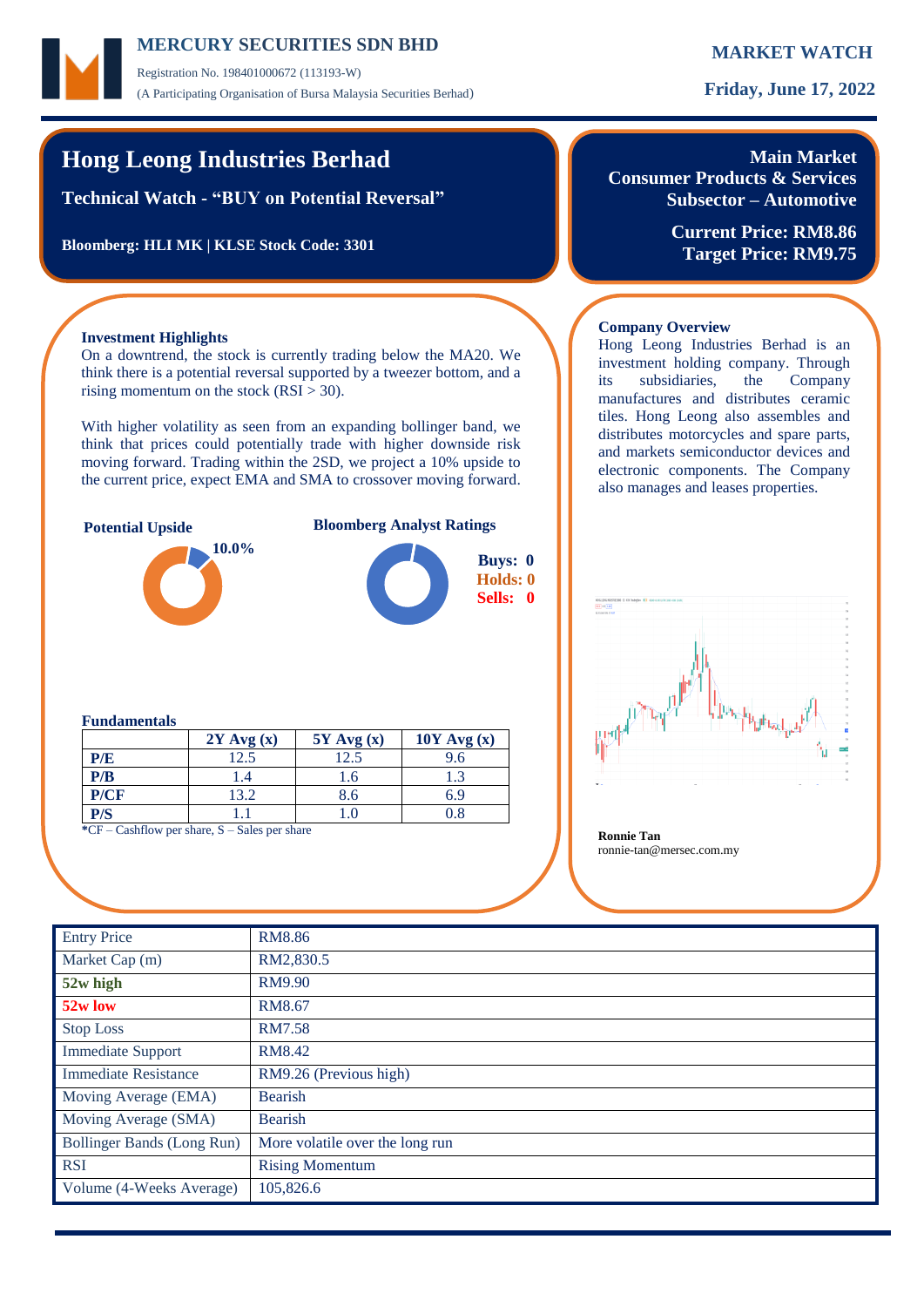# **MERCURY MARKET WATCH SECURITIES SDN BHD**

Registration No. 198401000672 (113193-W) (A Participating Organisation of Bursa Malaysia Securities Berhad) **Friday, June 17, 2022**

# **Choo Bee Metal Industries Berhad**

**Technical Watch - "BUY on Potential Reversal"**

**Bloomberg: CBEE MK | KLSE Stock Code: 5797**

# **Main Market Industrial Products & Services Subsector – Metal**

**Current Price: RM2.01 Target Price: RM2.21**

# **Investment Highlights**

On a downtrend, the stock is currently trading below the MA20. We think that there is a potential reversal supported by an inverted hammer coupled with a rising momentum on the stock  $(RSI > 30)$ .

With higher volatility as seen from an expanding bollinger band, we think that prices could potentially trade with higher downside risk. Trading within 2SD, we project a 10% upside to the current price, expect EMA and SMA to crossover moving forward.



## **Company Overview**

Choo Bee Metal Industries Berhad manufactures steel products. The Company offers welded, galvanized, carbon, tube, window, conduit, decor, and string pipes, as well as angles, bars, beams, channels, hollow sections, plates, purlins, rails, sheet piles, and wire mesh products. Choo Bee Metal Industries serves customers in Malaysia.



## **Fundamentals**

|      | $2Y$ Avg $(x)$ | $5Y$ Avg $(x)$ | $10Y$ Avg $(x)$ |
|------|----------------|----------------|-----------------|
| P/E  | 20.7           | 17.4           | 14.5            |
| P/BV | 0.4            | 0.4            | 0.4             |
| P/CF | 26.0           | 15.1           | 22.9            |
| P/S  | 0.5            | 0.5            | 0.4             |

**\***CF – Cashflow per share, S – Sales per share **Ronnie Tan**

ronnie-tan@mersec.com.my

| <b>Entry Price</b>          | <b>RM2.01</b>                   |
|-----------------------------|---------------------------------|
| Market Cap (m)              | RM262.8                         |
| 52w high                    | RM2.41                          |
| 52w low                     | RM1.67                          |
| <b>Stop Loss</b>            | RM1.72                          |
| <b>Immediate Support</b>    | <b>RM1.91</b>                   |
| <b>Immediate Resistance</b> | RM2.15 (Previous high)          |
| Moving Average (EMA)        | Bearish                         |
| Moving Average (SMA)        | Bearish                         |
| Bollinger Bands (Long Run)  | More volatile over the long run |
| <b>RSI</b>                  | <b>Rising Momentum</b>          |
| Volume (4-Weeks Average)    | 433,073.8                       |
|                             |                                 |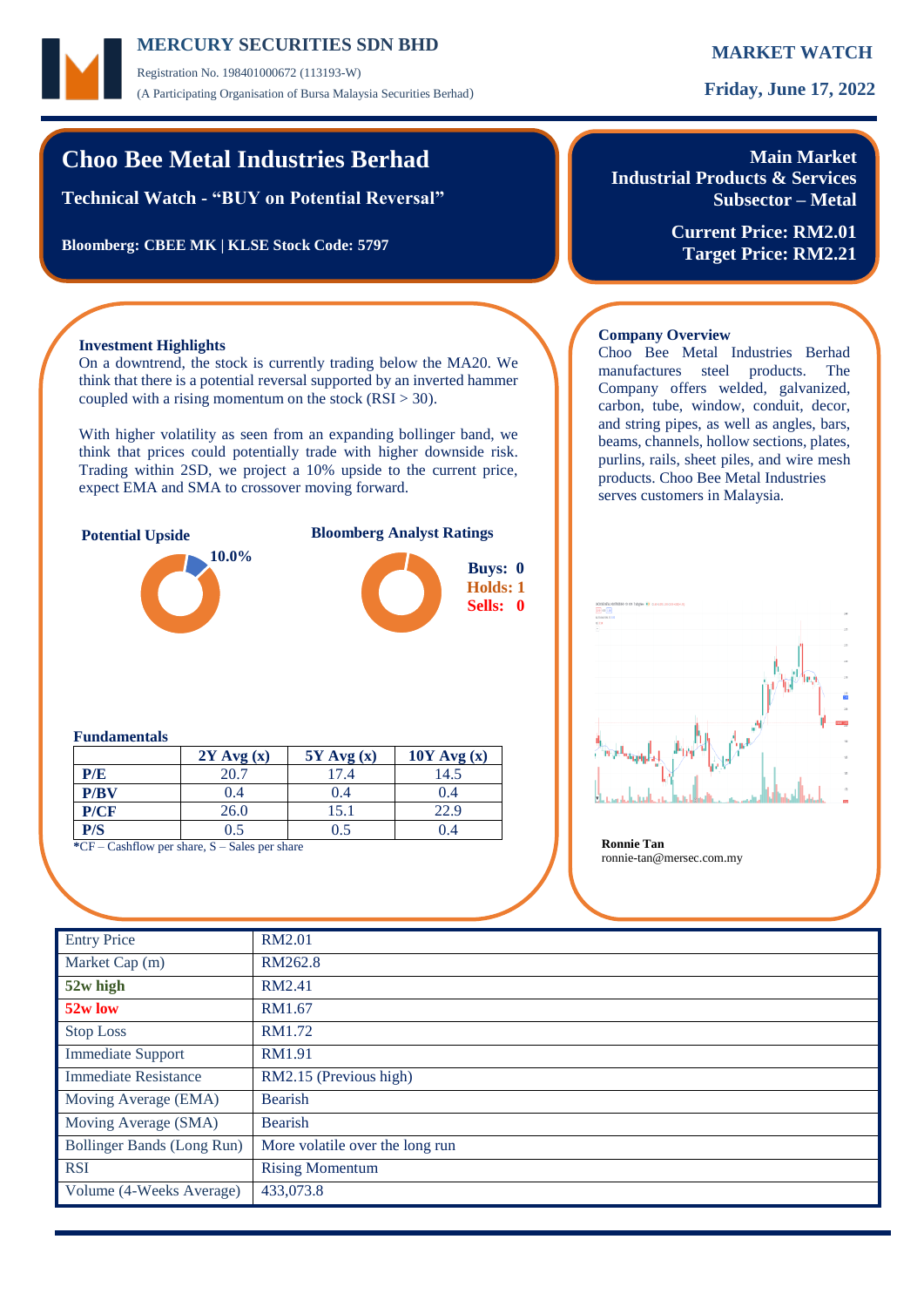

Registration No. 198401000672 (113193-W) (A Participating Organisation of Bursa Malaysia Securities Berhad) **Friday, June 17, 2022**

# **TECHNICAL ANALYSIS SCOREBOARD**

| 19/5/2022<br>GentingBhd<br>3182<br>4.620<br>4.610<br>3.950<br>5.080<br>$-1.3$<br>$-0.2$<br>0.8<br>19/5/2022<br>7160<br>3.690<br>3.600<br>3.150<br>4.060<br>$-2.4$<br>Penta<br>$-5.5$<br>20/5/2022<br>GentingBhd<br>3182<br>4.880<br>4.650<br>5.350<br>$-1.3$<br><b>SL Triggered</b><br>4.610<br>20/5/2022<br>4324<br>7.230<br>4.880<br>6.180<br>7.950<br>$-3.4$<br>$-32.5$<br><b>SL Triggered</b><br>Hengyuan<br>$-4.9$<br>23/5/2022<br>7154<br>0.410<br>0.390<br>0.350<br>0.450<br>$-8.2$<br>Caely<br>1.300<br>$-2.3$<br>23/5/2022<br>Flbhd<br>5197<br>1.520<br>1.250<br>1.670<br>$-17.8$<br><b>SL Triggered</b><br>$-5.9$<br>24/5/2022<br>3182<br>4.900<br>4.610<br>4.190<br>5.390<br>$-1.3$<br>GentingBhd<br>24/5/2022<br><b>GOB</b><br>1147<br>0.310<br>0.310<br>0.260<br>0.340<br>1.6<br>0.0<br><b>SL Triggered</b><br>5191<br>1.020<br>0.870<br>$-0.6$<br>$-15.7$<br><b>SL Triggered</b><br>25/5/2022<br>Tambun<br>0.860<br>1.120<br>0.0<br>$-4.6$<br><b>SCGM</b><br>2.400<br>2.290<br>2.050<br>2.640<br>25/5/2022<br>7247<br>26/5/2022<br>0104<br>2.390<br>2.050<br>2.040<br>2.630<br>$-1.0$<br>$-14.2$<br>Genetec<br>26/5/2022<br><b>Bumi</b><br>5210<br>0.440<br>0.420<br>0.380<br>0.480<br>0.0<br>$-4.5$<br>2.010<br>2.020<br>1.0<br>$-14.8$<br>27/5/2022<br>Choobee<br>5797<br>2.360<br>2.600<br><b>SL Triggered</b><br><b>EPMB</b><br>0.940<br>1.210<br>0.0<br>$-12.3$<br>27/5/2022<br>7773<br>1.100<br>0.965<br>0024<br>30/5/2022<br>0.390<br>0.345<br>0.320<br>0.430<br>0.0<br>$-11.5$<br>Jag<br>2.8<br>Padini<br>7052<br>3.200<br>3.290<br>2.800<br>3.520<br>0.3<br>30/5/2022<br>9.4<br>31/5/2022<br>Hexind<br>0161<br>0.320<br>0.350<br>0.270<br>0.350<br>1.4<br>0.875<br>0.760<br>0.980<br>2.3<br>$-1.7$<br>31/5/2022<br><b>Myeg</b><br>0138<br>0.890<br><b>PIE</b><br>2.0<br>7095<br>3.050<br>2.610<br>3.360<br>$-0.3$<br>1/6/2022<br>3.110<br>1.430<br>$-0.6$<br>$-6.6$<br>1/6/2022<br>Hextar<br>5151<br>1.670<br>1.560<br>1.840<br>GentingBhd<br>3182<br>4.610<br>4.450<br>5.720<br>$-1.3$<br>$-11.3$<br>2/6/2022<br>5.200<br><b>Scientex</b><br>3.170<br>$-0.6$<br>$-4.0$<br>2/6/2022<br>4731<br>3.710<br>3.560<br>4.080<br>5102<br>2.610<br>2.219<br>2.880<br>$-2.6$<br>$-5.4$<br>3/6/2022<br>Guan<br>2.470<br>Inari<br>2.400<br>0.8<br>$-6.4$<br>3/6/2022<br>0166<br>2.810<br>2.630<br>3.090<br>Sedania<br>0.390<br>$-7.2$<br>7/6/2022<br>0178<br>0.460<br>0.385<br>0.500<br>$-16.3$<br><b>SL Triggered</b><br>Jtiasa<br>0.680<br>0.650<br>0.830<br>0.7<br>$-10.5$<br>7/6/2022<br>4383<br>0.760 | Recommendation<br><b>Date</b> | <b>Stock</b> | Code | <b>Entry</b><br>(RM) | <b>Prev</b><br><b>Close</b><br>(RM) | <b>Stop</b><br><b>Loss</b><br>(RM) | <b>TP</b><br>(RM) | <b>Day</b><br><b>Change</b><br>(%) | Gain/<br><b>Loss</b><br>from TP<br>(%) | <b>Remark</b> |
|------------------------------------------------------------------------------------------------------------------------------------------------------------------------------------------------------------------------------------------------------------------------------------------------------------------------------------------------------------------------------------------------------------------------------------------------------------------------------------------------------------------------------------------------------------------------------------------------------------------------------------------------------------------------------------------------------------------------------------------------------------------------------------------------------------------------------------------------------------------------------------------------------------------------------------------------------------------------------------------------------------------------------------------------------------------------------------------------------------------------------------------------------------------------------------------------------------------------------------------------------------------------------------------------------------------------------------------------------------------------------------------------------------------------------------------------------------------------------------------------------------------------------------------------------------------------------------------------------------------------------------------------------------------------------------------------------------------------------------------------------------------------------------------------------------------------------------------------------------------------------------------------------------------------------------------------------------------------------------------------------------------------------------------------------------------------------------------------------------------------------------------------------------------------------------------------------------------------------------------------------------------------------------------------------------------------------------------------------------------------------------------------------------------------------------------------------------------------------------------------------------------------|-------------------------------|--------------|------|----------------------|-------------------------------------|------------------------------------|-------------------|------------------------------------|----------------------------------------|---------------|
|                                                                                                                                                                                                                                                                                                                                                                                                                                                                                                                                                                                                                                                                                                                                                                                                                                                                                                                                                                                                                                                                                                                                                                                                                                                                                                                                                                                                                                                                                                                                                                                                                                                                                                                                                                                                                                                                                                                                                                                                                                                                                                                                                                                                                                                                                                                                                                                                                                                                                                                        |                               |              |      |                      |                                     |                                    |                   |                                    |                                        |               |
|                                                                                                                                                                                                                                                                                                                                                                                                                                                                                                                                                                                                                                                                                                                                                                                                                                                                                                                                                                                                                                                                                                                                                                                                                                                                                                                                                                                                                                                                                                                                                                                                                                                                                                                                                                                                                                                                                                                                                                                                                                                                                                                                                                                                                                                                                                                                                                                                                                                                                                                        |                               |              |      |                      |                                     |                                    |                   |                                    |                                        |               |
|                                                                                                                                                                                                                                                                                                                                                                                                                                                                                                                                                                                                                                                                                                                                                                                                                                                                                                                                                                                                                                                                                                                                                                                                                                                                                                                                                                                                                                                                                                                                                                                                                                                                                                                                                                                                                                                                                                                                                                                                                                                                                                                                                                                                                                                                                                                                                                                                                                                                                                                        |                               |              |      |                      |                                     |                                    |                   |                                    |                                        |               |
|                                                                                                                                                                                                                                                                                                                                                                                                                                                                                                                                                                                                                                                                                                                                                                                                                                                                                                                                                                                                                                                                                                                                                                                                                                                                                                                                                                                                                                                                                                                                                                                                                                                                                                                                                                                                                                                                                                                                                                                                                                                                                                                                                                                                                                                                                                                                                                                                                                                                                                                        |                               |              |      |                      |                                     |                                    |                   |                                    |                                        |               |
|                                                                                                                                                                                                                                                                                                                                                                                                                                                                                                                                                                                                                                                                                                                                                                                                                                                                                                                                                                                                                                                                                                                                                                                                                                                                                                                                                                                                                                                                                                                                                                                                                                                                                                                                                                                                                                                                                                                                                                                                                                                                                                                                                                                                                                                                                                                                                                                                                                                                                                                        |                               |              |      |                      |                                     |                                    |                   |                                    |                                        |               |
|                                                                                                                                                                                                                                                                                                                                                                                                                                                                                                                                                                                                                                                                                                                                                                                                                                                                                                                                                                                                                                                                                                                                                                                                                                                                                                                                                                                                                                                                                                                                                                                                                                                                                                                                                                                                                                                                                                                                                                                                                                                                                                                                                                                                                                                                                                                                                                                                                                                                                                                        |                               |              |      |                      |                                     |                                    |                   |                                    |                                        |               |
|                                                                                                                                                                                                                                                                                                                                                                                                                                                                                                                                                                                                                                                                                                                                                                                                                                                                                                                                                                                                                                                                                                                                                                                                                                                                                                                                                                                                                                                                                                                                                                                                                                                                                                                                                                                                                                                                                                                                                                                                                                                                                                                                                                                                                                                                                                                                                                                                                                                                                                                        |                               |              |      |                      |                                     |                                    |                   |                                    |                                        |               |
|                                                                                                                                                                                                                                                                                                                                                                                                                                                                                                                                                                                                                                                                                                                                                                                                                                                                                                                                                                                                                                                                                                                                                                                                                                                                                                                                                                                                                                                                                                                                                                                                                                                                                                                                                                                                                                                                                                                                                                                                                                                                                                                                                                                                                                                                                                                                                                                                                                                                                                                        |                               |              |      |                      |                                     |                                    |                   |                                    |                                        |               |
|                                                                                                                                                                                                                                                                                                                                                                                                                                                                                                                                                                                                                                                                                                                                                                                                                                                                                                                                                                                                                                                                                                                                                                                                                                                                                                                                                                                                                                                                                                                                                                                                                                                                                                                                                                                                                                                                                                                                                                                                                                                                                                                                                                                                                                                                                                                                                                                                                                                                                                                        |                               |              |      |                      |                                     |                                    |                   |                                    |                                        |               |
|                                                                                                                                                                                                                                                                                                                                                                                                                                                                                                                                                                                                                                                                                                                                                                                                                                                                                                                                                                                                                                                                                                                                                                                                                                                                                                                                                                                                                                                                                                                                                                                                                                                                                                                                                                                                                                                                                                                                                                                                                                                                                                                                                                                                                                                                                                                                                                                                                                                                                                                        |                               |              |      |                      |                                     |                                    |                   |                                    |                                        |               |
|                                                                                                                                                                                                                                                                                                                                                                                                                                                                                                                                                                                                                                                                                                                                                                                                                                                                                                                                                                                                                                                                                                                                                                                                                                                                                                                                                                                                                                                                                                                                                                                                                                                                                                                                                                                                                                                                                                                                                                                                                                                                                                                                                                                                                                                                                                                                                                                                                                                                                                                        |                               |              |      |                      |                                     |                                    |                   |                                    |                                        |               |
|                                                                                                                                                                                                                                                                                                                                                                                                                                                                                                                                                                                                                                                                                                                                                                                                                                                                                                                                                                                                                                                                                                                                                                                                                                                                                                                                                                                                                                                                                                                                                                                                                                                                                                                                                                                                                                                                                                                                                                                                                                                                                                                                                                                                                                                                                                                                                                                                                                                                                                                        |                               |              |      |                      |                                     |                                    |                   |                                    |                                        |               |
|                                                                                                                                                                                                                                                                                                                                                                                                                                                                                                                                                                                                                                                                                                                                                                                                                                                                                                                                                                                                                                                                                                                                                                                                                                                                                                                                                                                                                                                                                                                                                                                                                                                                                                                                                                                                                                                                                                                                                                                                                                                                                                                                                                                                                                                                                                                                                                                                                                                                                                                        |                               |              |      |                      |                                     |                                    |                   |                                    |                                        |               |
|                                                                                                                                                                                                                                                                                                                                                                                                                                                                                                                                                                                                                                                                                                                                                                                                                                                                                                                                                                                                                                                                                                                                                                                                                                                                                                                                                                                                                                                                                                                                                                                                                                                                                                                                                                                                                                                                                                                                                                                                                                                                                                                                                                                                                                                                                                                                                                                                                                                                                                                        |                               |              |      |                      |                                     |                                    |                   |                                    |                                        |               |
|                                                                                                                                                                                                                                                                                                                                                                                                                                                                                                                                                                                                                                                                                                                                                                                                                                                                                                                                                                                                                                                                                                                                                                                                                                                                                                                                                                                                                                                                                                                                                                                                                                                                                                                                                                                                                                                                                                                                                                                                                                                                                                                                                                                                                                                                                                                                                                                                                                                                                                                        |                               |              |      |                      |                                     |                                    |                   |                                    |                                        |               |
|                                                                                                                                                                                                                                                                                                                                                                                                                                                                                                                                                                                                                                                                                                                                                                                                                                                                                                                                                                                                                                                                                                                                                                                                                                                                                                                                                                                                                                                                                                                                                                                                                                                                                                                                                                                                                                                                                                                                                                                                                                                                                                                                                                                                                                                                                                                                                                                                                                                                                                                        |                               |              |      |                      |                                     |                                    |                   |                                    |                                        |               |
|                                                                                                                                                                                                                                                                                                                                                                                                                                                                                                                                                                                                                                                                                                                                                                                                                                                                                                                                                                                                                                                                                                                                                                                                                                                                                                                                                                                                                                                                                                                                                                                                                                                                                                                                                                                                                                                                                                                                                                                                                                                                                                                                                                                                                                                                                                                                                                                                                                                                                                                        |                               |              |      |                      |                                     |                                    |                   |                                    |                                        |               |
|                                                                                                                                                                                                                                                                                                                                                                                                                                                                                                                                                                                                                                                                                                                                                                                                                                                                                                                                                                                                                                                                                                                                                                                                                                                                                                                                                                                                                                                                                                                                                                                                                                                                                                                                                                                                                                                                                                                                                                                                                                                                                                                                                                                                                                                                                                                                                                                                                                                                                                                        |                               |              |      |                      |                                     |                                    |                   |                                    |                                        |               |
|                                                                                                                                                                                                                                                                                                                                                                                                                                                                                                                                                                                                                                                                                                                                                                                                                                                                                                                                                                                                                                                                                                                                                                                                                                                                                                                                                                                                                                                                                                                                                                                                                                                                                                                                                                                                                                                                                                                                                                                                                                                                                                                                                                                                                                                                                                                                                                                                                                                                                                                        |                               |              |      |                      |                                     |                                    |                   |                                    |                                        |               |
|                                                                                                                                                                                                                                                                                                                                                                                                                                                                                                                                                                                                                                                                                                                                                                                                                                                                                                                                                                                                                                                                                                                                                                                                                                                                                                                                                                                                                                                                                                                                                                                                                                                                                                                                                                                                                                                                                                                                                                                                                                                                                                                                                                                                                                                                                                                                                                                                                                                                                                                        |                               |              |      |                      |                                     |                                    |                   |                                    |                                        |               |
|                                                                                                                                                                                                                                                                                                                                                                                                                                                                                                                                                                                                                                                                                                                                                                                                                                                                                                                                                                                                                                                                                                                                                                                                                                                                                                                                                                                                                                                                                                                                                                                                                                                                                                                                                                                                                                                                                                                                                                                                                                                                                                                                                                                                                                                                                                                                                                                                                                                                                                                        |                               |              |      |                      |                                     |                                    |                   |                                    |                                        |               |
|                                                                                                                                                                                                                                                                                                                                                                                                                                                                                                                                                                                                                                                                                                                                                                                                                                                                                                                                                                                                                                                                                                                                                                                                                                                                                                                                                                                                                                                                                                                                                                                                                                                                                                                                                                                                                                                                                                                                                                                                                                                                                                                                                                                                                                                                                                                                                                                                                                                                                                                        |                               |              |      |                      |                                     |                                    |                   |                                    |                                        |               |
|                                                                                                                                                                                                                                                                                                                                                                                                                                                                                                                                                                                                                                                                                                                                                                                                                                                                                                                                                                                                                                                                                                                                                                                                                                                                                                                                                                                                                                                                                                                                                                                                                                                                                                                                                                                                                                                                                                                                                                                                                                                                                                                                                                                                                                                                                                                                                                                                                                                                                                                        |                               |              |      |                      |                                     |                                    |                   |                                    |                                        |               |
|                                                                                                                                                                                                                                                                                                                                                                                                                                                                                                                                                                                                                                                                                                                                                                                                                                                                                                                                                                                                                                                                                                                                                                                                                                                                                                                                                                                                                                                                                                                                                                                                                                                                                                                                                                                                                                                                                                                                                                                                                                                                                                                                                                                                                                                                                                                                                                                                                                                                                                                        |                               |              |      |                      |                                     |                                    |                   |                                    |                                        |               |
|                                                                                                                                                                                                                                                                                                                                                                                                                                                                                                                                                                                                                                                                                                                                                                                                                                                                                                                                                                                                                                                                                                                                                                                                                                                                                                                                                                                                                                                                                                                                                                                                                                                                                                                                                                                                                                                                                                                                                                                                                                                                                                                                                                                                                                                                                                                                                                                                                                                                                                                        |                               |              |      |                      |                                     |                                    |                   |                                    |                                        |               |
|                                                                                                                                                                                                                                                                                                                                                                                                                                                                                                                                                                                                                                                                                                                                                                                                                                                                                                                                                                                                                                                                                                                                                                                                                                                                                                                                                                                                                                                                                                                                                                                                                                                                                                                                                                                                                                                                                                                                                                                                                                                                                                                                                                                                                                                                                                                                                                                                                                                                                                                        |                               |              |      |                      |                                     |                                    |                   |                                    |                                        |               |
| 8/6/2022<br><b>AEON</b><br>6599<br>1.530<br>1.450<br>1.310<br>1.680<br>0.7<br>$-5.2$                                                                                                                                                                                                                                                                                                                                                                                                                                                                                                                                                                                                                                                                                                                                                                                                                                                                                                                                                                                                                                                                                                                                                                                                                                                                                                                                                                                                                                                                                                                                                                                                                                                                                                                                                                                                                                                                                                                                                                                                                                                                                                                                                                                                                                                                                                                                                                                                                                   |                               |              |      |                      |                                     |                                    |                   |                                    |                                        |               |
| 8/6/2022<br><b>Bonia</b><br>9288<br>2.700<br>2.510<br>2.310<br>2.870<br>0.8<br>$-7.0$                                                                                                                                                                                                                                                                                                                                                                                                                                                                                                                                                                                                                                                                                                                                                                                                                                                                                                                                                                                                                                                                                                                                                                                                                                                                                                                                                                                                                                                                                                                                                                                                                                                                                                                                                                                                                                                                                                                                                                                                                                                                                                                                                                                                                                                                                                                                                                                                                                  |                               |              |      |                      |                                     |                                    |                   |                                    |                                        |               |
| 9/6/2022<br>F&N<br>3689<br>$-0.1$<br>$-10.9$<br>22.550<br>20.100<br>17.530<br>20.500                                                                                                                                                                                                                                                                                                                                                                                                                                                                                                                                                                                                                                                                                                                                                                                                                                                                                                                                                                                                                                                                                                                                                                                                                                                                                                                                                                                                                                                                                                                                                                                                                                                                                                                                                                                                                                                                                                                                                                                                                                                                                                                                                                                                                                                                                                                                                                                                                                   |                               |              |      |                      |                                     |                                    |                   |                                    |                                        |               |
| PIE<br>7095<br>3.700<br>2.870<br>3.360<br>$-0.3$<br>9/6/2022<br>3.110<br>$-15.9$                                                                                                                                                                                                                                                                                                                                                                                                                                                                                                                                                                                                                                                                                                                                                                                                                                                                                                                                                                                                                                                                                                                                                                                                                                                                                                                                                                                                                                                                                                                                                                                                                                                                                                                                                                                                                                                                                                                                                                                                                                                                                                                                                                                                                                                                                                                                                                                                                                       |                               |              |      |                      |                                     |                                    |                   |                                    |                                        |               |
| 10/6/2022<br>Westports<br>3.600<br>3.120<br>4.020<br>2.9<br>$-1.4$<br>5246<br>3.650                                                                                                                                                                                                                                                                                                                                                                                                                                                                                                                                                                                                                                                                                                                                                                                                                                                                                                                                                                                                                                                                                                                                                                                                                                                                                                                                                                                                                                                                                                                                                                                                                                                                                                                                                                                                                                                                                                                                                                                                                                                                                                                                                                                                                                                                                                                                                                                                                                    |                               |              |      |                      |                                     |                                    |                   |                                    |                                        |               |
| <b>KFIMA</b><br>6491<br>2.400<br>$-9.6$<br>10/6/2022<br>2.810<br>2.540<br>3.090<br>0.0                                                                                                                                                                                                                                                                                                                                                                                                                                                                                                                                                                                                                                                                                                                                                                                                                                                                                                                                                                                                                                                                                                                                                                                                                                                                                                                                                                                                                                                                                                                                                                                                                                                                                                                                                                                                                                                                                                                                                                                                                                                                                                                                                                                                                                                                                                                                                                                                                                 |                               |              |      |                      |                                     |                                    |                   |                                    |                                        |               |
| 13/6/2022<br><b>DUFU</b><br>2.450<br>0.7<br>7233<br>2.860<br>2.730<br>3.150<br>$-4.5$                                                                                                                                                                                                                                                                                                                                                                                                                                                                                                                                                                                                                                                                                                                                                                                                                                                                                                                                                                                                                                                                                                                                                                                                                                                                                                                                                                                                                                                                                                                                                                                                                                                                                                                                                                                                                                                                                                                                                                                                                                                                                                                                                                                                                                                                                                                                                                                                                                  |                               |              |      |                      |                                     |                                    |                   |                                    |                                        |               |
| 13/6/2022<br><b>MISC</b><br>3816<br>7.150<br>7.220<br>6.110<br>7.870<br>2.0<br>1.0                                                                                                                                                                                                                                                                                                                                                                                                                                                                                                                                                                                                                                                                                                                                                                                                                                                                                                                                                                                                                                                                                                                                                                                                                                                                                                                                                                                                                                                                                                                                                                                                                                                                                                                                                                                                                                                                                                                                                                                                                                                                                                                                                                                                                                                                                                                                                                                                                                     |                               |              |      |                      |                                     |                                    |                   |                                    |                                        |               |
| 14/6/2022<br>PublicBank<br>3.830<br>1.1<br>1295<br>4.480<br>4.530<br>4.930<br>1.1                                                                                                                                                                                                                                                                                                                                                                                                                                                                                                                                                                                                                                                                                                                                                                                                                                                                                                                                                                                                                                                                                                                                                                                                                                                                                                                                                                                                                                                                                                                                                                                                                                                                                                                                                                                                                                                                                                                                                                                                                                                                                                                                                                                                                                                                                                                                                                                                                                      |                               |              |      |                      |                                     |                                    |                   |                                    |                                        |               |
| <b>IOICORP</b><br>3.470<br>$-2.5$<br>$-2.0$<br>14/6/2022<br>1961<br>4.060<br>3.980<br>4.470                                                                                                                                                                                                                                                                                                                                                                                                                                                                                                                                                                                                                                                                                                                                                                                                                                                                                                                                                                                                                                                                                                                                                                                                                                                                                                                                                                                                                                                                                                                                                                                                                                                                                                                                                                                                                                                                                                                                                                                                                                                                                                                                                                                                                                                                                                                                                                                                                            |                               |              |      |                      |                                     |                                    |                   |                                    |                                        |               |
| TP Achieved<br>15/6/2022<br>ToyoVen<br>7173<br>0.610<br>0.470<br>0.610<br>9.9<br>10.9<br>0.550                                                                                                                                                                                                                                                                                                                                                                                                                                                                                                                                                                                                                                                                                                                                                                                                                                                                                                                                                                                                                                                                                                                                                                                                                                                                                                                                                                                                                                                                                                                                                                                                                                                                                                                                                                                                                                                                                                                                                                                                                                                                                                                                                                                                                                                                                                                                                                                                                         |                               |              |      |                      |                                     |                                    |                   |                                    |                                        |               |
| 15/6/2022<br>1.370<br>FarmFresh<br>5306<br>1.600<br>1.590<br>1.760<br>$-0.6$<br>$-0.6$                                                                                                                                                                                                                                                                                                                                                                                                                                                                                                                                                                                                                                                                                                                                                                                                                                                                                                                                                                                                                                                                                                                                                                                                                                                                                                                                                                                                                                                                                                                                                                                                                                                                                                                                                                                                                                                                                                                                                                                                                                                                                                                                                                                                                                                                                                                                                                                                                                 |                               |              |      |                      |                                     |                                    |                   |                                    |                                        |               |
| 0.7<br>16/6/2022<br>ToyoVen<br>3301<br>7.580<br>9.750<br>0.0<br>8.860<br>8.860                                                                                                                                                                                                                                                                                                                                                                                                                                                                                                                                                                                                                                                                                                                                                                                                                                                                                                                                                                                                                                                                                                                                                                                                                                                                                                                                                                                                                                                                                                                                                                                                                                                                                                                                                                                                                                                                                                                                                                                                                                                                                                                                                                                                                                                                                                                                                                                                                                         |                               |              |      |                      |                                     |                                    |                   |                                    |                                        |               |
| FarmFresh<br>16/6/2022<br>5797<br>2.010<br>2.010<br>1.720<br>2.210<br>1.0<br>0.0                                                                                                                                                                                                                                                                                                                                                                                                                                                                                                                                                                                                                                                                                                                                                                                                                                                                                                                                                                                                                                                                                                                                                                                                                                                                                                                                                                                                                                                                                                                                                                                                                                                                                                                                                                                                                                                                                                                                                                                                                                                                                                                                                                                                                                                                                                                                                                                                                                       |                               |              |      |                      |                                     |                                    |                   |                                    |                                        |               |

 *\*TP=Target Price*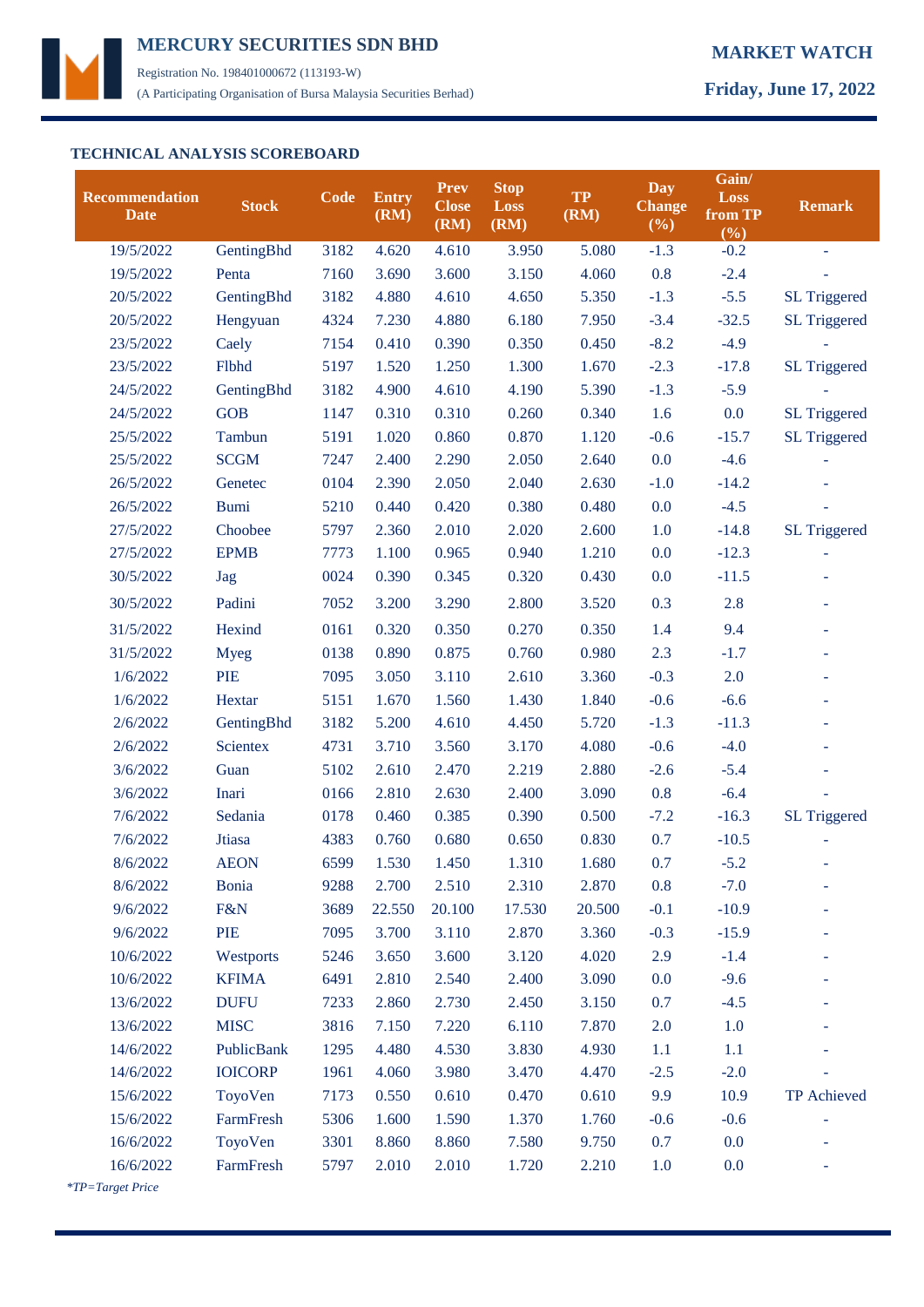# **MERCURY MARKET WATCH SECURITIES SDN BHD**  Registration No. 198401000672 (113193-W)

(A Participating Organisation of Bursa Malaysia Securities Berhad) **Friday, June 17, 2022**

## **STOCK SELECTION BASED ON DIVIDEND YIELD**

| <b>Company</b>                        | <b>Sector</b>     | <b>Price</b><br><b>RM</b> | <b>Dividend / Share</b><br><b>RM</b> | <b>Dividend Yield</b><br>(%) |
|---------------------------------------|-------------------|---------------------------|--------------------------------------|------------------------------|
| <b>AmFirst REIT</b>                   | <b>REIT</b>       | 0.380                     | 0.04                                 | 10.2                         |
| <b>SHL Consolidated Bhd</b>           | Property          | 1.850                     | 0.18                                 | 9.7                          |
| <b>British American Tobacco Malay</b> | Consumer          | 11.660                    | 0.89                                 | 7.7                          |
| Pharmaniaga Bhd                       | Consumer          | 0.610                     | 0.05                                 | 7.5                          |
| <b>UOA REIT</b>                       | <b>REIT</b>       | 1.160                     | 0.09                                 | 7.4                          |
| Al-'Aqar Healthcare REIT              | <b>REIT</b>       | 1.190                     | 0.09                                 | 7.3                          |
| Amanahraya REIT                       | <b>REIT</b>       | 0.640                     | 0.04                                 | 6.9                          |
| Uchi Technologies Bhd                 | Industrial        | 3.040                     | 0.20                                 | 6.6                          |
| Malayan Banking Bhd                   | Finance           | 8.700                     | 0.56                                 | 6.4                          |
| Tambun Indah Land Bhd                 | Property          | 0.855                     | 0.05                                 | 6.2                          |
| Magnum Bhd                            | Consumer          | 1.670                     | 0.10                                 | 6.1                          |
| Malaysia Building Society Bhd         | Finance           | 0.580                     | 0.04                                 | 6.0                          |
| Capitaland Malaysia Trust             | <b>REIT</b>       | 0.565                     | 0.03                                 | 6.0                          |
| Matrix Concepts Holdings Bhd          | Property          | 2.380                     | 0.14                                 | 6.0                          |
| Hong Leong Industries Bhd             | <b>Industrial</b> | 8.860                     | 0.52                                 | 5.9                          |

*Source: Bloomberg*

*User guide: Mercury Securities compile a list of dividend stocks for conservative long term passive investors looking for regular income while keeping the investment intact.*

*Methodology: The list below is made up of stocks that pay high dividend (Estimate dividend yield >4%) and paying dividend consistently (Paid dividend for the last 3 years*)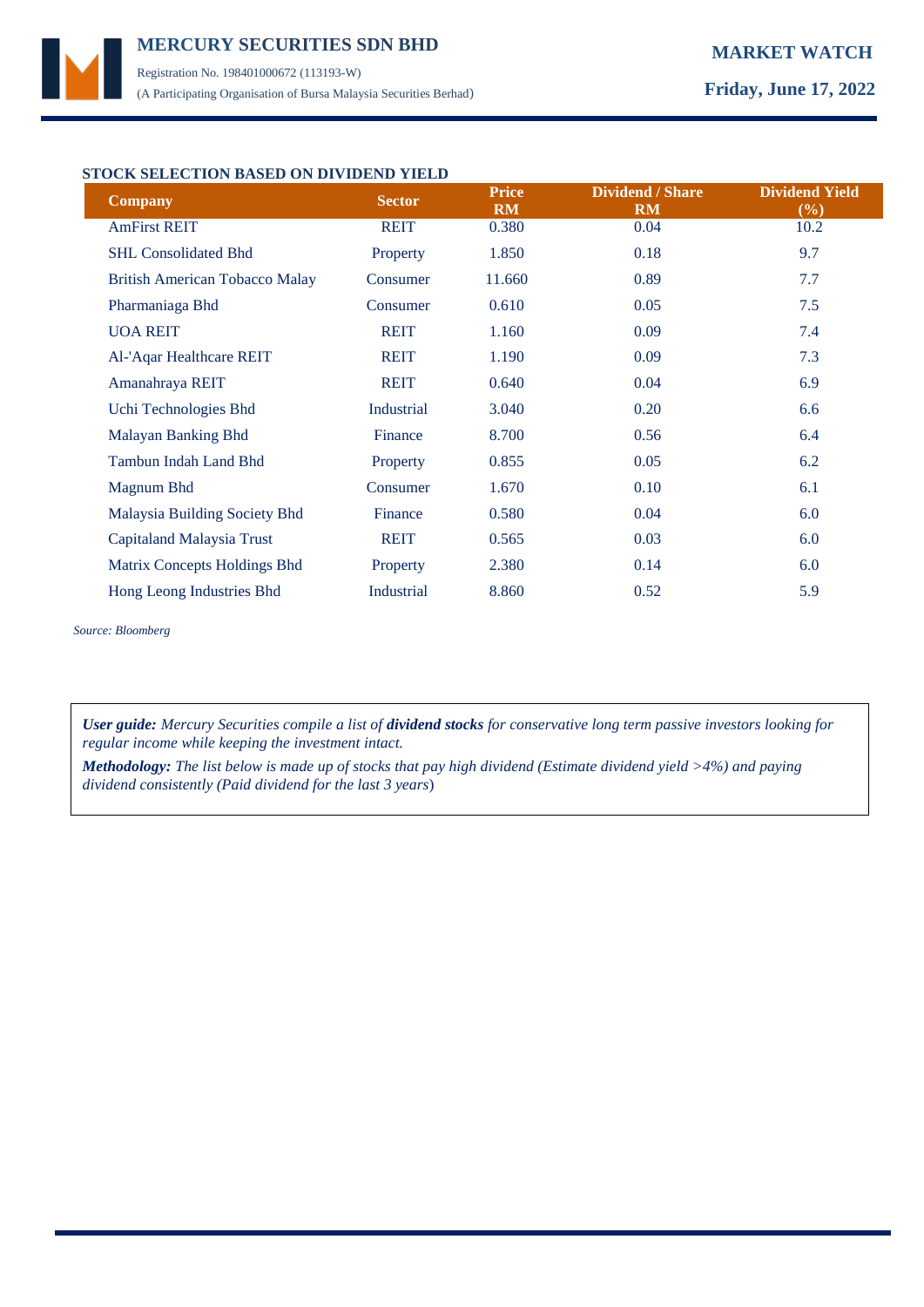

### **SECTORIAL VALUATION**

The chart below depicts the performance of the respective KLCI sectors over a five-year period including the current and forward P/E. The sector's performance is ranked against each other based on absolute returns for that particular year. The user can track the historical performance of respective sectors and notice that the technology sector is the best performing sector over a five-year period between 2016 and 2020 with a compound annual growth rate. The user will also be able to identify sector value based on the current P/E and the corresponding 5-year high, low and average P/E. For example, finance sector PE is currently at 11.4 times against 5-year average P/E of 12.2 times, suggesting financials valuation is in line with the average of 12.2 times.

| <b>Index</b>     | <b>Return</b><br>(%) | <b>Valuation P/E</b><br>(X) |                          |                          |                |              |
|------------------|----------------------|-----------------------------|--------------------------|--------------------------|----------------|--------------|
|                  | <b>YTD</b>           |                             | 5 - Years                |                          | <b>Current</b> | $1 Yr - Fwd$ |
|                  |                      | <b>High</b>                 | Low                      | Avg                      |                |              |
| <b>KLCI</b>      | (6.2)                | 21.3                        | 14.7                     | 17.4                     | 14.7           | 12.7         |
| Finance          | 4.9                  | 13.0                        | 11.5                     | 12.4                     | 12.6           | 9.8          |
| Property         | (8.3)                | 13.8                        | 11.2                     | 12.3                     | 12.5           | 9.8          |
| Plantation       | 13.1                 | 94.6                        | 9.5                      | 43.5                     | 9.5            | 13.7         |
| Consumer         | (3.0)                | 25.6                        | 11.8                     | 21.4                     | 11.8           | 16.7         |
| Technology       | (33.3)               | 29.8                        | 19.1                     | 24.2                     | 21.8           | 20.6         |
| Construction     | 0.8                  | 22.2                        | 14.6                     | 18.1                     | 14.6           | 11.3         |
| Energy           | 5.9                  | $\overline{\phantom{a}}$    | $\overline{\phantom{a}}$ | $\overline{\phantom{a}}$ | 10.7           | 9.4          |
| Health care      | (27.0)               | 52.6                        | 8.7                      | 30.6                     | 8.7            | 21.7         |
| Ind Prod         | (6.7)                | 38.6                        | 10.4                     | 23.7                     | 10.4           | 11.4         |
| <b>REIT</b>      | 1.3                  | ٠                           | ٠                        | ٠                        | 27.4           | 16.1         |
| Telco            | (12.2)               | 25.1                        | 22.2                     | 23.6                     | 22.2           | 16.4         |
| Transportations  | (4.4)                | ÷                           | ٠                        | $\overline{\phantom{a}}$ | $\blacksquare$ | 16.0         |
| <b>Utilities</b> | (4.0)                | ۰                           |                          | ۰                        | 14.5           | 12.3         |

 *Source: Bloomberg*